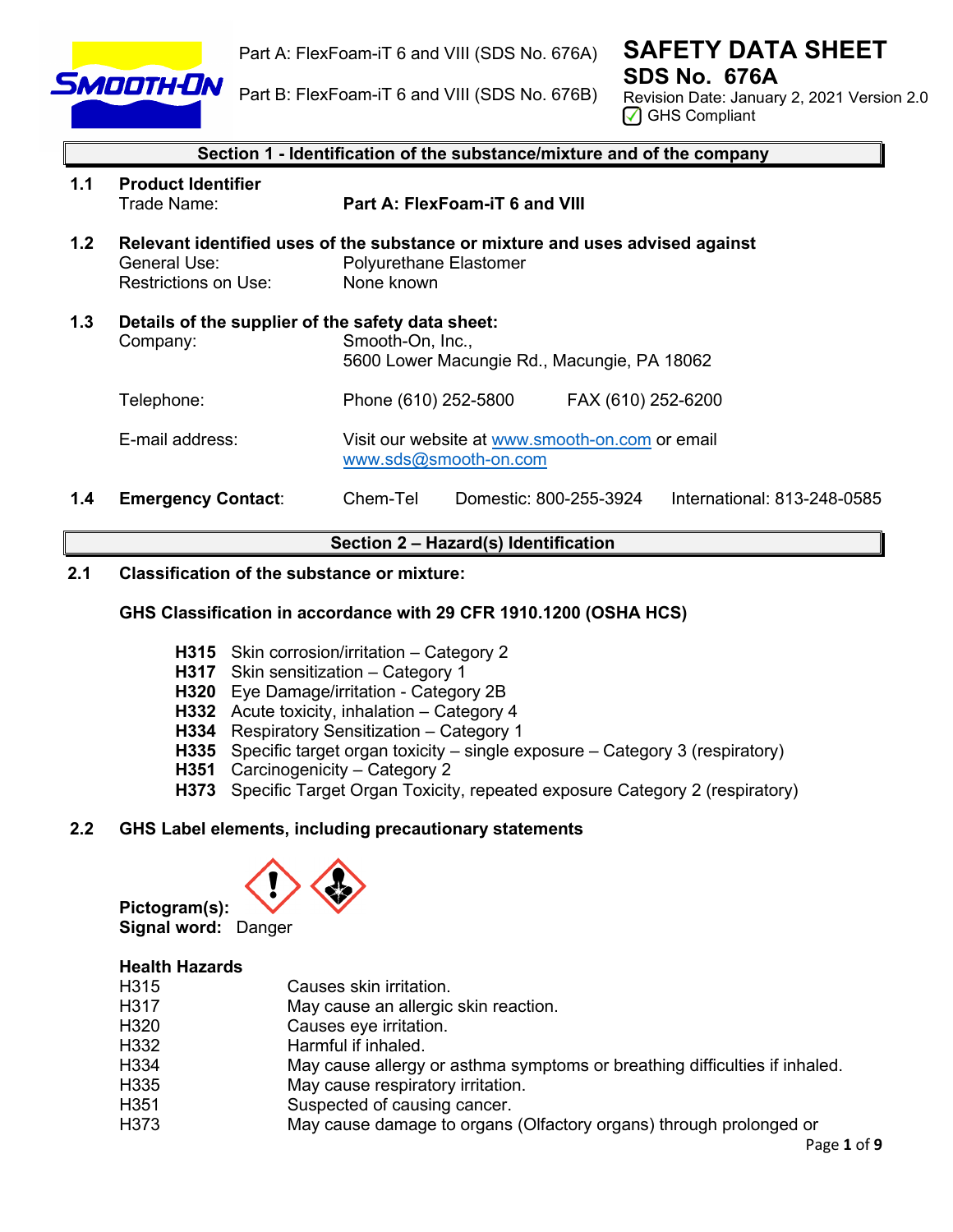repeated exposure (inhalation).

|                  |                               | repeated exposure (inhalation).                                                        |  |  |
|------------------|-------------------------------|----------------------------------------------------------------------------------------|--|--|
|                  | <b>General Precautions</b>    |                                                                                        |  |  |
|                  | P <sub>101</sub>              | If medical advice is needed, have product container or label at hand.                  |  |  |
|                  | P <sub>102</sub>              | Keep out of reach of children.                                                         |  |  |
|                  | P <sub>103</sub>              | Read label before use.                                                                 |  |  |
|                  | <b>Prevention Precautions</b> |                                                                                        |  |  |
|                  | P201                          | Obtain special instructions before use.                                                |  |  |
|                  | P202                          | Do not handle until all safety precautions have been read and understood.              |  |  |
|                  | P <sub>260</sub>              | Do not breathe dust/fume/gas/mist/vapors/spray.                                        |  |  |
|                  | P <sub>264</sub>              | Wash skin thoroughly after handling.                                                   |  |  |
|                  | P271                          | Use only outdoors or in a well-ventilated area.                                        |  |  |
|                  | P272                          | Contaminated work clothing should not be allowed out of the workplace.                 |  |  |
|                  | P280                          | Wear protective gloves/protective clothing/eye protection/face protection.             |  |  |
|                  | P <sub>284</sub>              | [In case of inadequate ventilation] wear respiratory protection.                       |  |  |
|                  | <b>Response Precautions</b>   |                                                                                        |  |  |
|                  | $P302 + P352$                 | IF ON SKIN: Wash with plenty of soap and water.                                        |  |  |
|                  | $P304 + P340$                 | IF INHALED: Remove person to fresh air and keep comfortable for                        |  |  |
|                  |                               | breathing.                                                                             |  |  |
|                  |                               | P305 + P351 + P338 IF IN EYES: Rinse cautiously with water for several minutes. Remove |  |  |
|                  |                               | contact lenses, if present and easy to do. Continue rinsing.                           |  |  |
|                  | $P308 + P311$                 | IF exposed or concerned: Call a POISON CENTER or doctor/physician.                     |  |  |
|                  | P312                          | Call a POISON CENTER or doctor/physician if you feel unwell.                           |  |  |
|                  | P314                          | Get medical advice/attention if you feel unwell.                                       |  |  |
|                  | $P332 + P313$                 | IF SKIN irritation occurs: Get medical advice/attention.                               |  |  |
|                  | $P333 + P311$                 | If skin irritation or rash occurs: Call a POISON CENTER or doctor/physician.           |  |  |
|                  | P337 + P311                   | If eye irritation persists: Call a POISON CENTER or doctor/physician.                  |  |  |
|                  | P362 + P364                   | Take off contaminated clothing and wash it before reuse.                               |  |  |
|                  | <b>Storage Precautions</b>    |                                                                                        |  |  |
|                  | $P403 + P233$                 | Store in a well-ventilated place. Keep container tightly closed.                       |  |  |
|                  | P405                          | Store locked up.                                                                       |  |  |
|                  | <b>Disposal Precautions</b>   |                                                                                        |  |  |
| P <sub>501</sub> |                               | Dispose of contents/container according to local, state and federal laws.              |  |  |

**2.3 Hazards not otherwise classified (HNOC) or not covered by GHS** – none known This product contains a chemical known to be hazardous according to California Safe Drinking Water and Toxic Enforcement Act of 1986 (Proposition 65). (See also Section 15).

# **Section 3 - Composition / Information on Ingredients**

# **3.1 Substances/Mixtures**

The following ingredients are hazardous according to Regulation 2012 OSHA Hazard Communication Standard: 29 CFR 1910.1200:

| <b>Chemical name</b>                                      | CAS-No.    | <b>Concentration</b><br>$(\%wt)$ |  |
|-----------------------------------------------------------|------------|----------------------------------|--|
| 4,4' Methylene bis(phenylisocyanate) (MDI)                | 101-68-8   | $15 - 35$                        |  |
| Benzene, 1,1'-methylenebis[4-isocyanato-],<br>homopolymer | 25686-28-6 | $5 - 10$                         |  |
| Methylenediphenyl diisocyanate                            | 26447-40-5 | < 1.5                            |  |
| <b>Section 4 - First Aid Measures</b>                     |            |                                  |  |

**4.1 Description of first aid measures**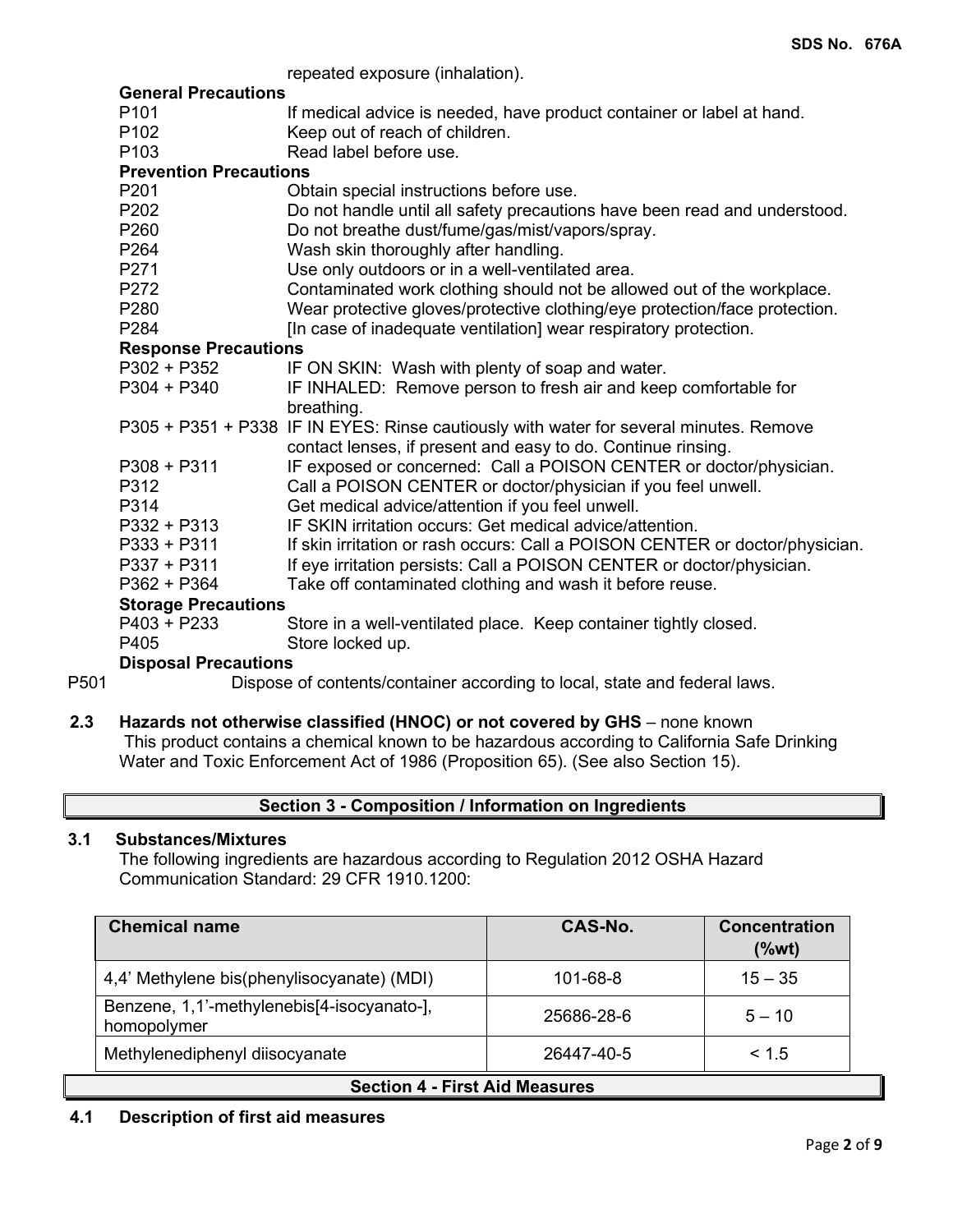## **Inhalation**

Remove source(s) of contamination and move victim to fresh air. If breathing has stopped, give artificial respiration, then oxygen if needed. Contact physician immediately.

# **Eye Contact**

Flush eyes with plenty of water occasionally lifting the upper and lower eyelids. Check and remove any contact lenses if safe to do so. Continue to rinse for at least 15 minutes. If irritation develops, seek medical attention.

## **Skin Contact**

In case of skin contact, wash thoroughly with soap and water. Continue to rinse for at least 15 minutes. Chemical burns must be treated promptly by a physician.

## **Ingestion**

Do not induce vomiting unless instructed by a physician. Never give anything by mouth to an unconscious person. If material has been swallowed and the exposed person is conscious, give small quantities of water to drink. Stop if the exposed person feels sick as vomiting may be dangerous. if vomiting occurs, the head should be kept low so that vomit does not enter the lungs.

#### **4.2 Most important symptoms and effects, both acute and delayed**

In case of inhalation of decomposition products in a fire, symptoms may be delayed. The exposed person may need to be kept under medical surveillance for 48 hours.

**4.3 Indication of any immediate medical attention and specific treatment needed, if necessary.** None known.

## **Section 5 - Fire-Fighting Measures**

## **5.1 Extinguishing Media**

Water Fog, Dry Chemical, and Carbon Dioxide Foam

## **5.2 Special hazards arising from the substance or mixture**

In a fire or if heated, a pressure increase will occur, and the container may burst.

#### **5.3 Advice for firefighters**

Use water spray to cool fire-exposed surfaces and to protect personnel. Shut off "fuel" to fire. If a leak or spill has not ignited, use water spray to disperse the vapors. Either allow fire to burn under controlled conditions or extinguish with foam or dry chemical. Try to cover liquid spills with foam. Because fire may produce toxic thermal decomposition products, wear a self-contained breathing apparatus (SCBA) with a full-face piece operated in pressure demand or positive-pressure mode.

## **Section 6 - Accidental Release Measures**

# **6.1 Personal precautions, protective equipment and emergency procedures** Only properly protected personnel should remain in the spill area; dike and contain spill. Stop or reduce discharge if it can be done safely**.**

#### **6.2 Environmental precautions**

Stop spill/release if it can be done safely. Prevent spilled material from entering sewers, storm drains or unauthorized drainage systems and natural waterways by using sand, earth, or other appropriate barriers.No special environmental precautions required.

## **6.3 Methods and material for containment and cleaning up**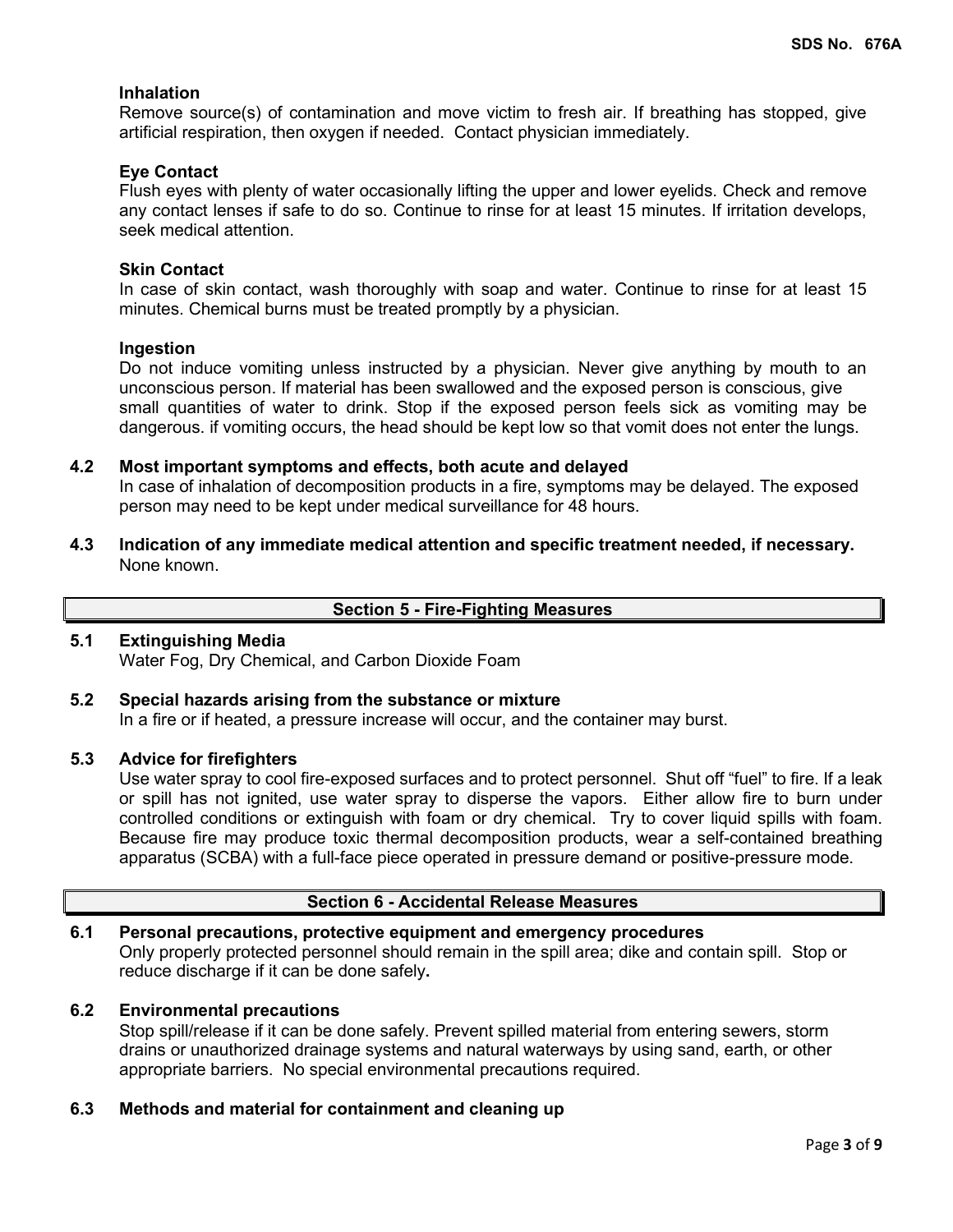Put on appropriate protective gear including NIOSH/MSHA approved self-contained breathing apparatus, rubber boots and heavy rubber gloves. Dike and contain spill; absorb or scrape up excess into suitable container for disposal; wash area with dilute ammonia solution. Stop or reduce discharge if it can be done safely**.** Follow applicable OSHA regulations (29 CFR 1910.120) for disposal.

#### **6.4 Reference to other sections**

See Section 3 for list of Hazardous Ingredients; Sections 8 for Exposure Controls; and Section 13 for Disposal.

# **Section 7 - Handling and Storage**

# **7.1 Precautions for safe handling**

Use good general housekeeping procedures. Wash hands after use. Do not get in eyes, on skin or on clothing. Do not breathe vapors or mists. Use good personal hygiene practices.

#### **7.2 Conditions for safe storage, including any incompatibilities**

Keep container(s) tightly closed and properly labeled. Store in cool, dry, well ventilated place away from heat, direct sunlight, strong oxidizers and any incompatibles. Store in approved containers and protect against physical damage. Keep containers securely sealed when not in use. Indoor storage should meet local standards and appropriate fire codes. Containers that have been opened must be carefully resealed to prevent leakage. Empty containers retain residue and may be dangerous. Avoid water contamination.

## **7.3 Specific end use(s)**

These precautions are for room temperature handling. Other uses including elevated temperatures or aerosol/spray applications may require added precautions.

#### **Section 8 - Exposure Controls / Personal Protection**

#### **8.1 Control parameters**

#### **Components with workplace control parameters**

| <b>Component</b>                              | CAS-No.  | <b>Value</b>                   | <b>Control</b><br><b>Parameters</b> | <b>Basis</b>     |
|-----------------------------------------------|----------|--------------------------------|-------------------------------------|------------------|
| 4,4' Methylene<br>bis(phenylisocyanate) (MDI) | 101-68-8 | $0.005$ ppm                    | <b>TWA</b>                          | <b>ACGIH</b>     |
|                                               |          | $0.2$ mg/m $3$<br>$0.02$ ppm   | C                                   | OSHA Z-1         |
|                                               |          | $0.05$ mg/m $3$<br>$0.005$ ppm | TWA                                 | <b>NIOSH REL</b> |

## **8.2 Exposure controls**

## **Respiratory Protection**

Respiratory protection is not normally required when using this product with adequate local exhaust ventilation. Where risk assessment shows air-purifying respirators are appropriate, follow OSHA respirator regulations 29 CFR 1910.134 and European Standards EN 141, 143 and 371; wear an MSHA/NIOSH or European Standards EN 141, 143 and 371 approved respirators equipped with appropriate filter cartridges as a backup to engineering controls.

#### **Hand Protection**

Wear any liquid-tight gloves such as butyl rubber, neoprene or PVC. **Eye Protection**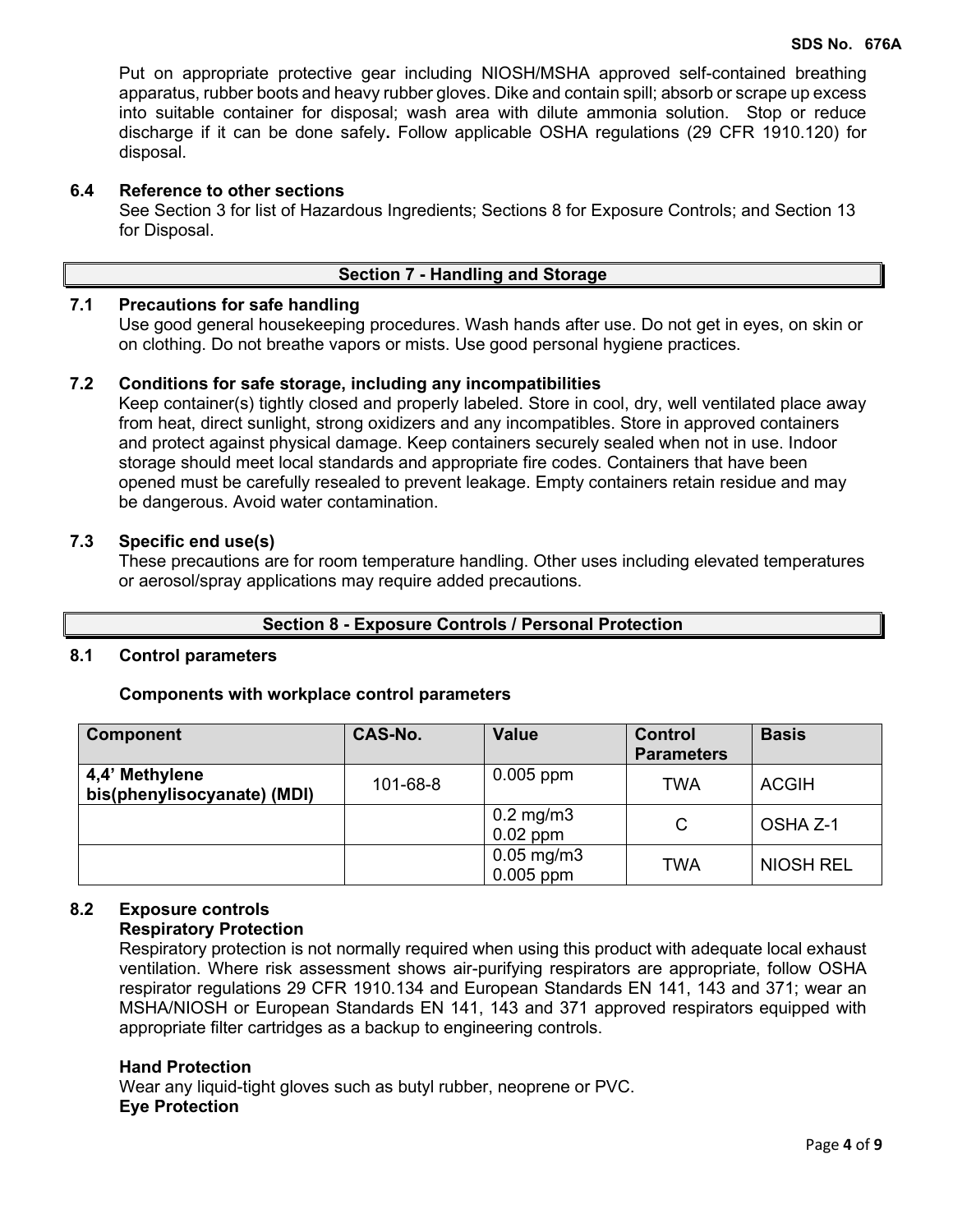Safety glasses with side shields per OSHA eye- and face-protection regulations 29 CFR 1910.133 and European Standard EN166. Contact lenses are not eye protective devices. Appropriate eye protection must be worn instead of, or in conjunction with contact lenses.

#### **Other Protective Clothing/Equipment**

Additional protective clothing or equipment is not normally required. Provide eye bath and safety shower.

#### **Comments**

Never eat, drink, or smoke in work areas. Practice good personal hygiene after using this material, especially before eating, drinking, smoking, using the toilet, or applying cosmetics. Wash thoroughly after handling.

## **Section 9 - Physical and Chemical Properties**

#### **9.1 Information on basic physical and chemical properties**

| Appearance:                       | Amber liquid   | Vapor pressure:                   | $< 0.00016$ mmHg (68 °F) |
|-----------------------------------|----------------|-----------------------------------|--------------------------|
| Odor:                             | Musty odor     | Vapor density (Air=1):            | > 1                      |
| pH:                               | No data        | <b>Evaporation rate:</b>          | No data                  |
| <b>Flash Point:</b>               | $>300$ °F      | Solubility in water:              | Insoluble                |
|                                   |                | <b>Specific Gravity</b>           |                          |
| Melting / freezing point:         | $37^{\circ}$ F | (H2O=1, at $4^{\circ}$ C):        | No data                  |
| Low / high boiling point:         | $>300$ °F      | <b>Relative density:</b>          | No data                  |
| <b>Upper flammability limits:</b> | No data        | <b>Decomposition temperature:</b> | No data                  |
| Lower flammability limits:        | No data        | <b>Viscosity:</b>                 | $30 - 100$ cPs           |

## **Section 10 - Stability and Reactivity**

## **10.1 Reactivity**

No hazardous reactions if stored and handled as prescribed/indicated., No corrosive effect on metal. Not fire propagating.

#### **10.2 Chemical stability**

These products are stable at room temperature in closed containers under normal storage and handling conditions.

#### **10.3 Possibility of hazardous reactions**

Hazardous polymerization cannot occur

## **10.4 Conditions to avoid**

None known

**10.5 Incompatible materials** Strong bases and acids

#### **10.6 Hazardous decomposition products**

Thermal oxidative decomposition can produce carbon oxides, gasses/vapors, and traces of incompletely burned carbon compounds.

## **Section 11- Toxicological Information**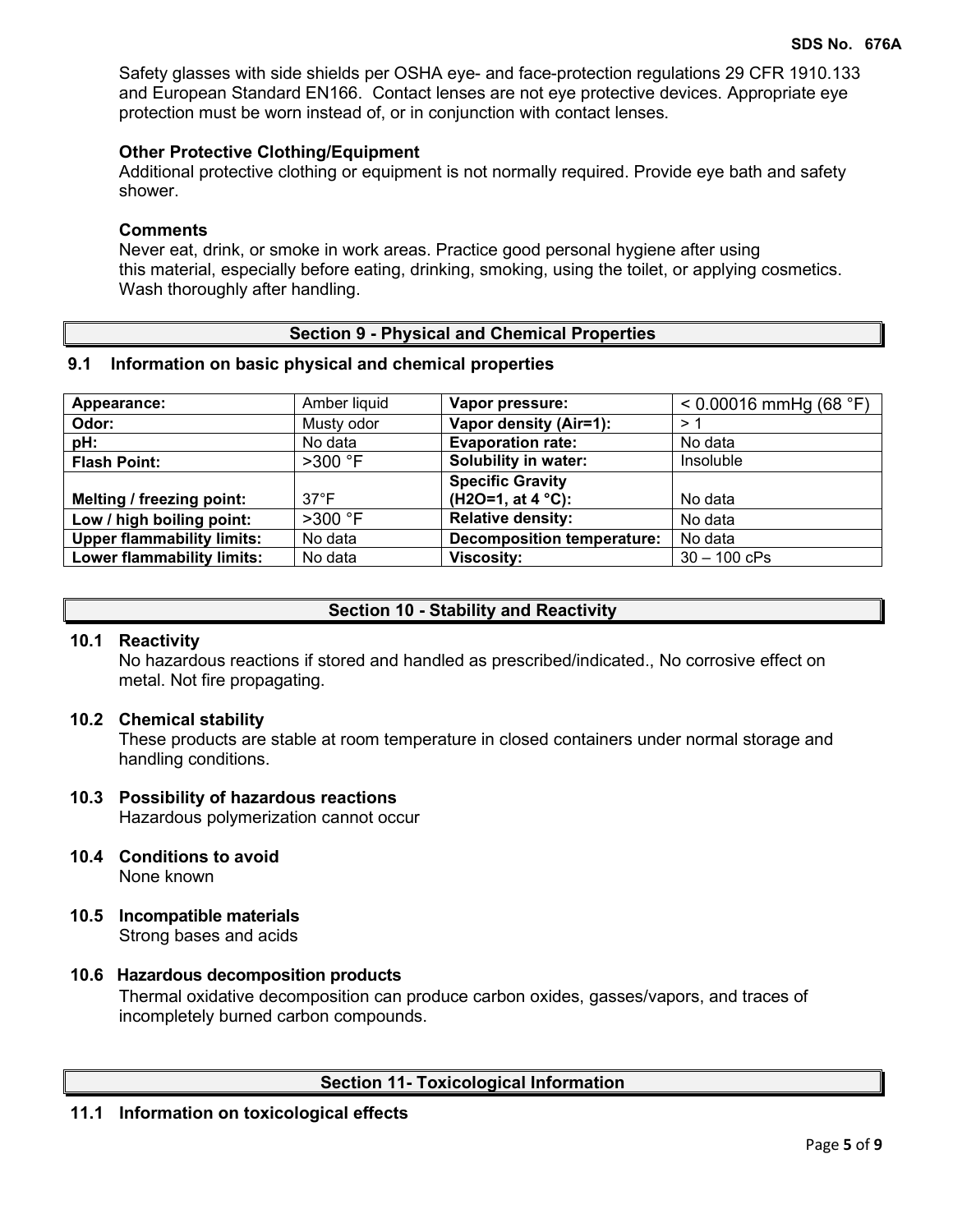# **Acute Toxicity**

Calculated based on MDI LD50 oral (rat): > 6,250 mg/kg LC50 inhalation (rat): >6.25 mg/l (OECD Guideline 403) LD50 dermal (rabbit): > 29,400 mg/kg

**Chronic Exposure:** NOAEL: 0.6 mg/m3; LOAEL: 3.1 mg/m3 (based on MDI)

#### **Skin Corrosion/Irritation**

Draize test (rabbit): irritating (based on MDI).

## **Serious Eye Damage/Irritation**

Draize test (rabbit): irritating (based on MDI).

#### **Respiratory/Skin Sensitization**

Buehler test (guinea pig): sensitizing Mouse Local Lymph Node Assay (LLNA): sensitizing, can cause skin sensitization. Studies in animals suggest that dermal exposure may lead to pulmonary sensitization. However, the relevance of this result for humans is unclear.

#### **Germ Cell Mutagenicity**

No data available

#### **Carcinogenicity**

A carcinogenic potential cannot be excluded after prolonged exposure to severely irritating concentrations. These effects are not relevant to humans at occupational levels of exposure. OECD Guideline 453 rat inhalation 0, 0.2, 1, 6 mg/m3 result: lung tumors.

#### **Reproductive Toxicity**

Repeated inhalation uptake of the substance did not cause damage to the reproductive organs. Assessment of teratogenicity showed that the substance did not cause malformations in animal studies, however toxicity to development was observed at high doses that were toxic to the parental animals.

## **Development:**

OECD Guideline 414 rat inhalation 0, 1, 4, 12 mg/m3 NOAEL Mat: 4 mg/m3 NOAEL Teratogenic: 4 mg/m3

## **Specific Target Organ Toxicity – Single Exposure**

Causes temporary irritation of the respiratory tract.

#### **Specific Target Organ Toxicity – Repeated Exposure** No data available

# **Aspiration Hazard**

No data available

**Potential Health Effects – Miscellaneous** No data available

## **Section 12 - Ecological Information**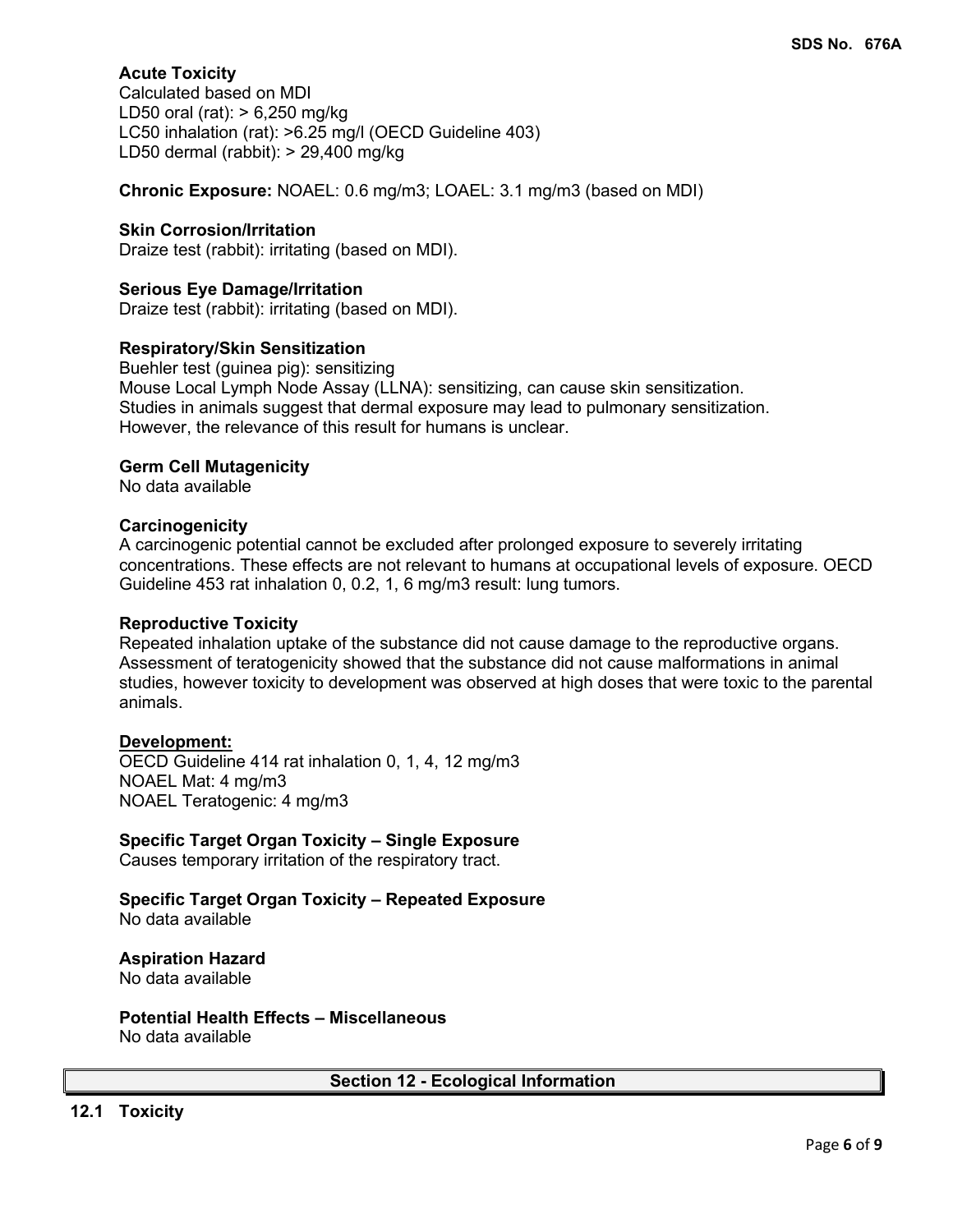LC0 (96 h): > 1,000 mg/l, Brachydanio rerio (OECD Guideline 203, static) EC50 (24 h): > 1,000 mg/l, Daphnia magna (OECD Guideline 202, part 1, static) EC0 (72 h): 1,640 mg/l (growth rate), Scenedesmus subspicatus, (OECD Guideline 201, static

## **12.2 Persistence and Degradability**

Poorly biodegradable (0% BOD OECD Guideline 302 C). This product is unstable in water. The elimination data also refer to products of hydrolysis.

## **12.3 Bioaccumulative Potential**

Significant accumulation in organisms is not to be expected. Bioconcentration factor 200 (28 d) Cyprinus carpio (OECD Guideline 305 E)

## **12.4 Mobility in Soil**

Adsorption to solid soil phase is not expected.

**12.5 Results of PBT and vPvB assessment** No data available

## **12.6 Other Adverse Effects**

The substance will not evaporate into the atmosphere from the water surface.

## **Section 13 - Disposal Considerations**

#### **13.1 Waste treatment methods**

Under Resource Conservation and Recovery Act (RCRA) it is the responsibility of the user of the product to determine at the time of disposal whether the product meets RCRA criteria for hazardous waste as defined in 40 CFR Part 261. Waste management should be in full compliance with federal, state and local laws. Regulations may vary in various locations. Waste characterizations and compliance with applicable laws are the responsibility solely of the waste generator.

## **Container disposal**

Steel drums must be emptied and can be sent to a licensed drum reconditioner for reuse, a scrap metal dealer or an approved landfill. Do not attempt to refill or clean containers since residue is difficult to remove. Under no circumstances should empty drums be burned or cut open with gas or electric torch as toxic decomposition products may be liberated. Do not reuse empty containers.

## **Section 14 - Transport Information**

## **Not regulated by DOT / IMDG / IATA**

**Section 15 - Regulatory Information**

## **15.1 Safety health and environmental regulations/legislation specific for the substance or mixture:**

**REACH: Regulation (EC) No 1907/2006 of The European Parliament and of The Council of December 2006 (including amendments and corrigenda as of 17 February 2016)** This product complies with REACH or is not subject to regulation under REACH. The product does not contain an ingredient listed on either the Candidate List or Authorization List for Substances of Very High Concern (SVHC).

**In the United States (EPA Regulations) TSCA Inventory Status (40 CFR710)**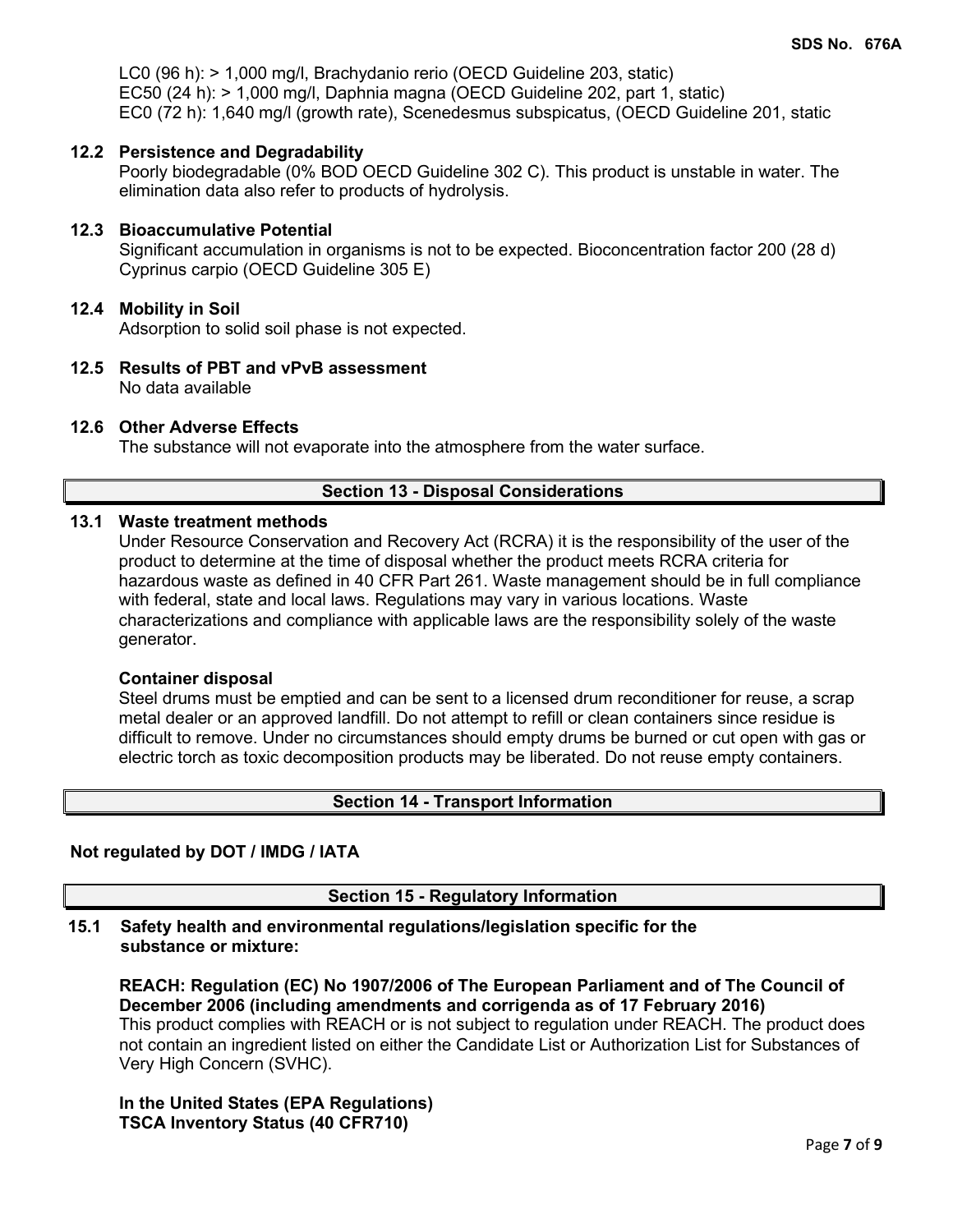All components of this formulation are listed in the TSCA Inventory. No component of this formulation has been determined to be subject to manufacturing or use restrictions under the Significant New Use Rules (SNURs).

## **CERCLA Hazardous Substance List (40 CFR 302.4)**

None known.

#### **SARA 302 Components**

No chemicals in this material are subject to the reporting requirements of SARA Title III, Section 302.

# **Superfund Amendments and Reauthorization Act of 1986 Title lll (Emergency Planning and community Right-to-Know Act of 1986) Sections 311 and 312**

Immediate (Acute), Delayed (Chronic)

# **Superfund Amendments and Reauthorization Act of 1986 Title lll (Emergency Planning and Community Right-to-Know Act of 1986) Section 313**

**Component**<br>
4.4' Methylene bis(phenylisocyanate) (MDI)  $\overline{60}$ <br>  $\overline{101}$ -68-8<br>
15 – 35  $\overline{4,4'}$  Methylene bis(phenylisocyanate) (MDI)

**NFPA**

# **KEEP OUT OF REACH OF CHILDREN**



**WARNING:** This product can expose you to chemicals including Diisononyl phthalate (DINP) (CAS 28553-12-0), which is known to the State of California to cause cancer, birth defects or other reproductive harm. For more information go to [www.P65Warnings.ca.gov](http://www.p65warnings.ca.gov/) 

#### **15.2 Chemical safety assessment**

No chemical safety assessment has been carried out for this substance/mixture by the supplier.



# **Revision Date: January 2, 2021 Version 2.0**

## **Abbreviations and acronyms**

ACGIH-American Conference of Governmental Industrial Hygienists; ANSI-American National Standards Institute; Canadian TDG-Canadian Transportation of Dangerous Goods; CAS-Chemical Abstract Service; Chemtrec-Chemical Transportation Emergency Center (US); CHIP-Chemical Hazard Information and Packaging; DSL-Domestic Substances List; EC-Equivalent Concentration; EH40 (UK)-

HSE Guidance Note EH40 Occupational Exposure Limits; EPCRA-Emergency Planning and Community Right-To-Know Act; ESL-Effects screening levels; GHS-Globally Harmonized System of

Classification and Labelling of Chemicals; HMIS-Hazardous Material Information Service; IATA-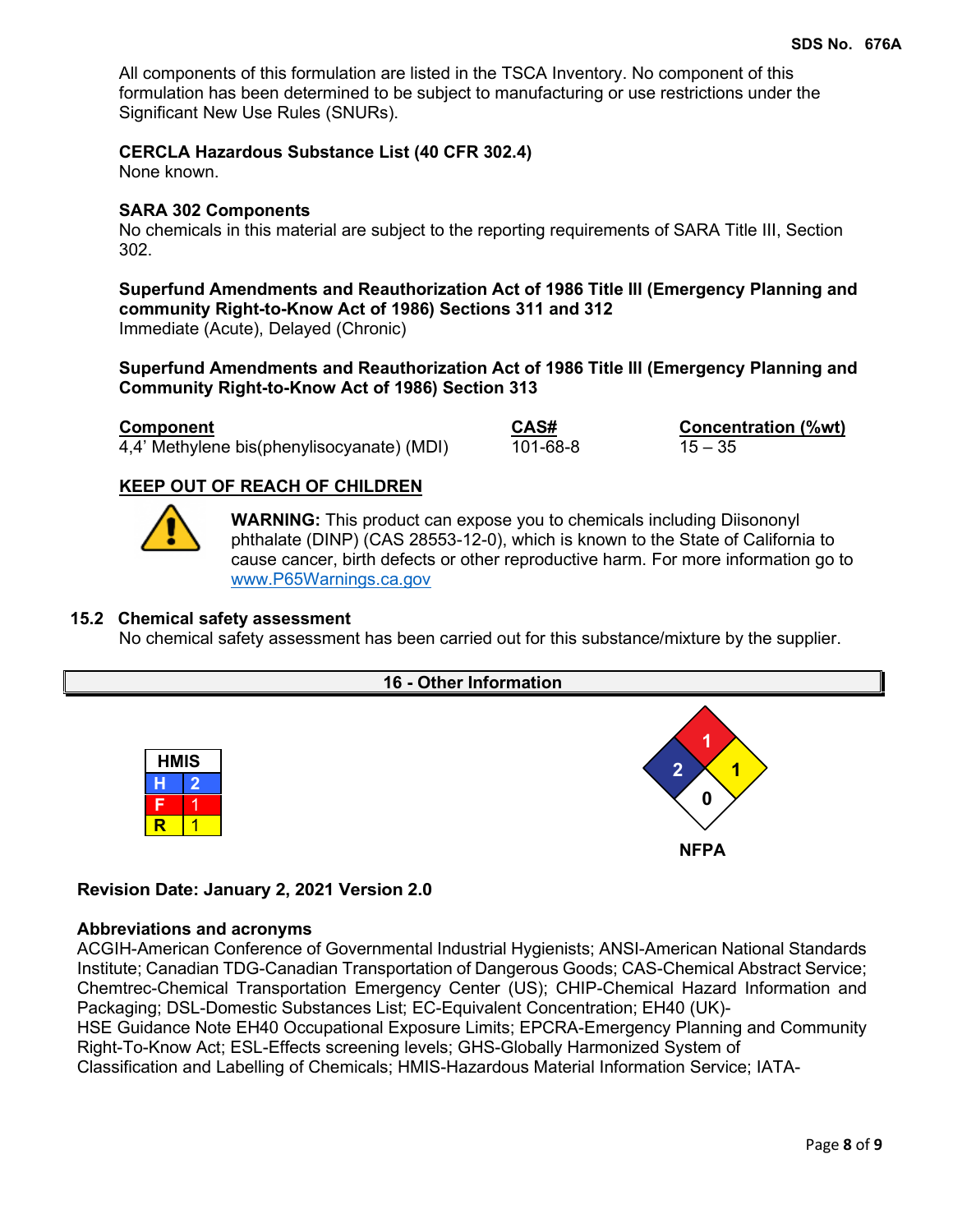International Air Transport Association; IMDG-International Maritime Dangerous Goods Code; LC-Lethal Concentration; LD-Lethal Dose; NFPA-National Fire Protection Association; OEL-Occupational Exposure Limit; OSHA-Occupational Safety and Health Administration, US Dept. of Labor; PEL-Permissible Exposure Limit; SARA (Title III)-Superfund Amendments and Reauthorization Act; SARA 313-Superfund Amendments and Reauthorization Act, Section 313; SCBA-Self-Contained Breathing Apparatus; STEL-Short Term Exposure Limit; TCEQ-Texas Commission on Environmental Quality; TLV-Threshold Limit Value; TSCA-Toxic Substances Control Act Public Law 94-469; TWA-Time Weighted Value; US DOT-US Department of Transportation; WHMIS-Workplace Hazardous Materials Information System.

# **Disclaimer**

The information contained in this Safety Data Sheet (SDS) is considered accurate as of the version date. However, no warranty is expressed or implied regarding the accuracy of the data. Since the use of this product is not within the control of Smooth-On Inc., it is the user's obligation to determine the suitability of the product for its intended application and assumes all risk and liability for its safe use.

This SDS is prepared to comply with the Globally Harmonized System of Classification and Labelling of Chemicals (GHS) as prescribed by the United States (US) Occupational Safety and Health Administration (OSHA) Hazard Communication Standard (29 CFR 1910.1200), the Canadian Workplace Hazardous Materials Information System (WHMIS), and European Union Regulation (EC) No 1907/2006 of the European Parliament and of the Council of 18 December 2006 (REACH).

Classifications of the chemical in accordance with 29 CFR 1910.1200, signal word, hazard and precautionary statement(s), symbol(s) and other information are based on listed concentration of each hazardous ingredient. Unlisted ingredients are not "hazardous" per the OSHA Hazard Communication Standard (29 CFR 1910.1200), WHMIS and EC No 1907/2006 and are considered trade secrets under US Federal Law (29 CFR and 40 CFR), Canadian Law (Health Canada Legislation), and European Union Directives.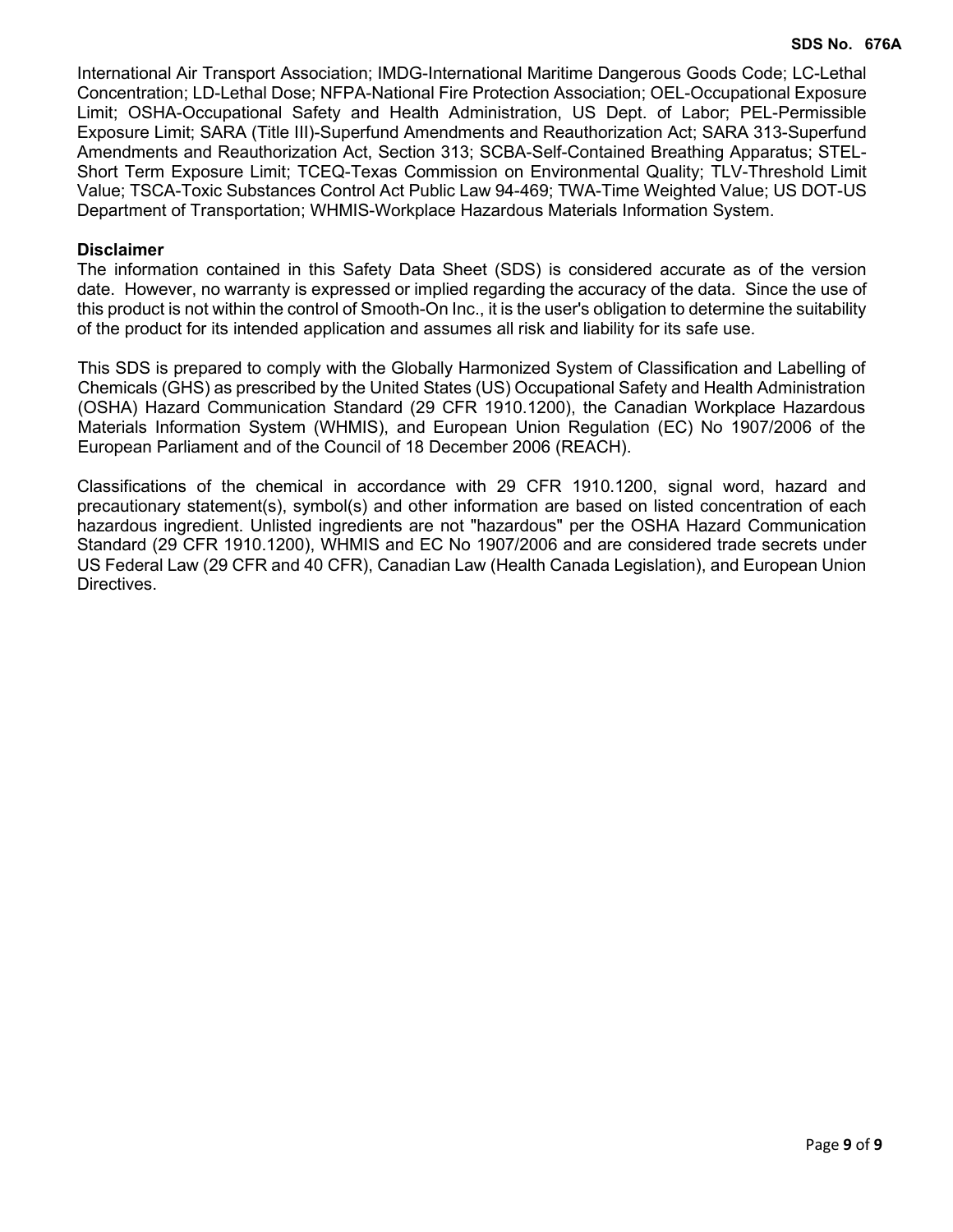

Part A: FlexFoam-iT 6 and VIII (SDS No. 676A)

Part B: FlexFoam-iT 6 and VIII (SDS No. 676B)

**SAFETY DATA SHEET SDS No. 676B** 

Revision Date: January 2, 2021 Version 2.0 GHS Compliant

|     | Section 1 - Identification of the substance/mixture and of the company                                                           |                                                                                                                       |  |  |
|-----|----------------------------------------------------------------------------------------------------------------------------------|-----------------------------------------------------------------------------------------------------------------------|--|--|
| 1.1 | <b>Product Identifier</b><br>Trade Name:                                                                                         | Part B: FlexFoam-iT 6 and VIII                                                                                        |  |  |
| 1.2 | General Use:<br>Restrictions on Use:                                                                                             | Relevant identified uses of the substance or mixture and uses advised against<br>Polyurethane Elastomer<br>None known |  |  |
| 1.3 | Details of the supplier of the safety data sheet:<br>Smooth-On, Inc.,<br>Company:<br>5600 Lower Macungie Rd., Macungie, PA 18062 |                                                                                                                       |  |  |
|     | Telephone:                                                                                                                       | Phone (610) 252-5800<br>FAX (610) 252-6200                                                                            |  |  |
|     | E-mail address:                                                                                                                  | Visit our website at www.smooth-on.com or email<br>www.sds@smooth-on.com                                              |  |  |

**1.4 Emergency Contact**: Chem-Tel Domestic: 800-255-3924 International: 813-248-0585

# **Section 2 – Hazard(s) Identification**

# **2.1 Classification of the substance or mixture**

Not a hazardous substance or mixture according to United States Occupational Safety and Health Administration (OSHA) Hazard Communication Standard (29 CFR 1910.1200), the Canadian Workplace Hazardous Materials Information System (WHMIS) and Regulation (EC) No 1272/2008 and subsequent amendments.

**2.2 GHS Label elements, including precautionary statements Pictogram(s):** none **Signal word:** none

## **General Precautions:**

- P101: If medical advice is needed, have product container or label at hand.
- P102: Keep out of reach of children.
- P103: Read label before use.

## **2.3 Hazards not otherwise classified (HNOC) or not covered by GHS** – none

## **Section 3 - Composition / Information on Ingredients**

## **3.1 Substances**

 No ingredients are hazardous according to Regulation 2012 OSHA Hazard Communication Standard 29 CFR 1910.1200 criteria.

## **Section 4 - First Aid Measures**

**4.1 Description of first aid measures Inhalation**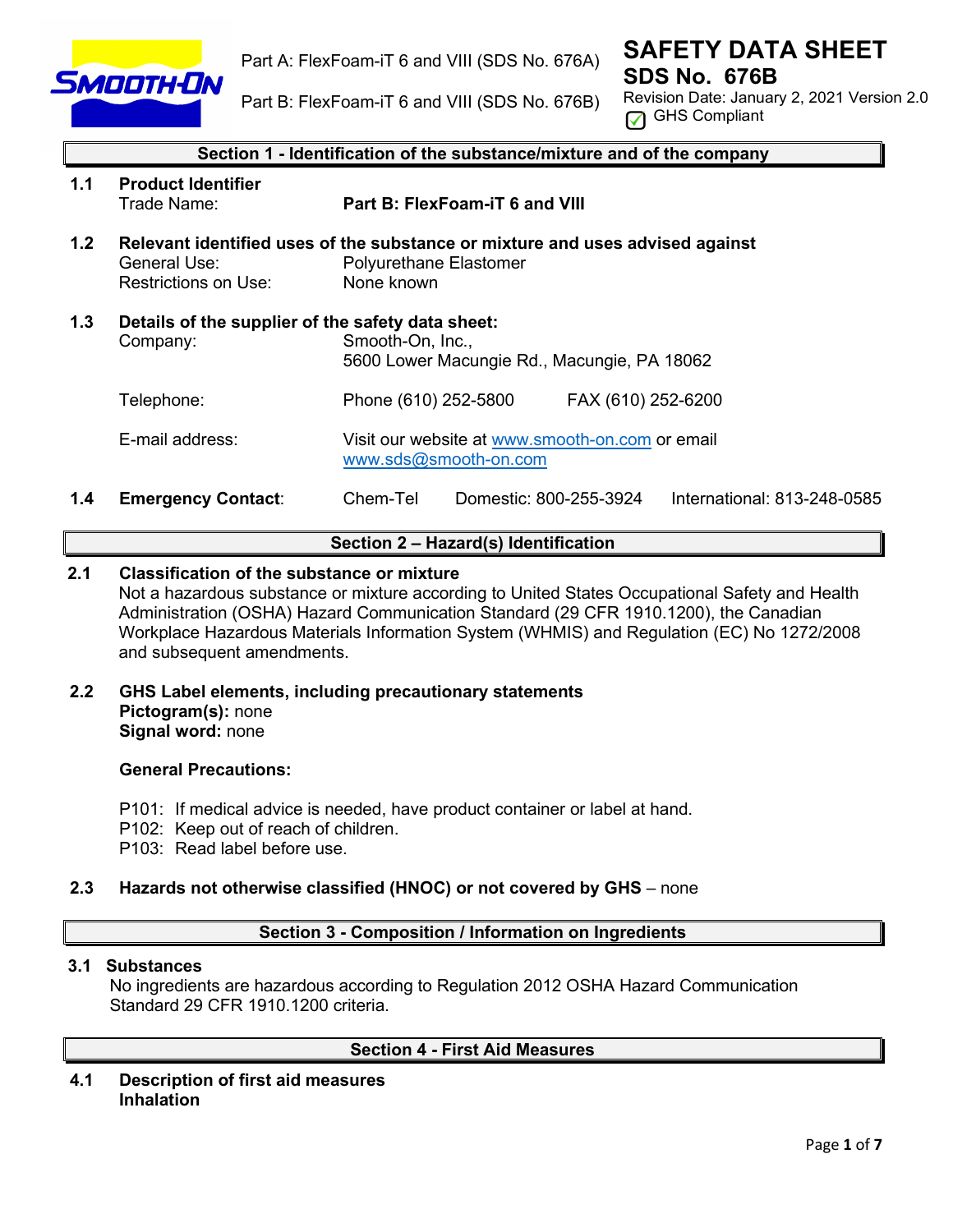Remove source(s) of contamination and move victim to fresh air. If breathing has stopped, give artificial respiration, then oxygen if needed. Contact physician immediately.

# **Eye Contact**

Flush eyes with plenty of water. If irritation persists, seek medical attention.

#### **Skin Contact**

In case of skin contact, wash thoroughly with soap and water.

#### **Ingestion**

Do not induce vomiting unless instructed by a physician. Never give anything by mouth to an unconscious person.

- **4.2 Most important symptoms and effects, both acute and delayed** None known.
- **4.3 Indication of any immediate medical attention and specific treatment needed.** None known.

## **Section 5 - Fire-Fighting Measures**

# **5.1 Extinguishing Media**

Water Fog, Dry Chemical, and Carbon Dioxide Foam

**5.2 Special hazards arising from the substance or mixture** None known.

#### **5.3 Advice for firefighters**

Use water spray to cool fire-exposed surfaces and to protect personnel. Shut off "fuel" to fire. If a leak or spill has not ignited, use water spray to disperse the vapors. Either allow fire to burn under controlled conditions or extinguish with foam or dry chemical. Try to cover liquid spills with foam. Because fire may produce toxic thermal decomposition products, wear a self-contained breathing apparatus (SCBA) with a full-face piece operated in pressure demand or positive-pressure mode.

## **Section 6 - Accidental Release Measures**

## **6.1 Personal precautions, protective equipment and emergency procedures** Only properly protected personnel should remain in the spill area; dike and contain spill. Stop or reduce discharge if it can be done safely**.**

#### **6.2 Environmental precautions**

Stop spill/release if it can be done safely. Prevent spilled material from entering sewers, storm drains or unauthorized drainage systems and natural waterways by using sand, earth, or other appropriate barriers.No special environmental precautions required.

#### **6.3 Methods and material for containment and cleaning up**

Put on appropriate protective gear including NIOSH/MSHA approved self-contained breathing apparatus, rubber boots and heavy rubber gloves. Dike and contain spill; absorb or scrape up excess into suitable container for disposal; wash area with dilute ammonia solution. Stop or reduce discharge if it can be done safely**.** Follow applicable OSHA regulations (29 CFR 1910.120) for disposal.

#### **6.4 Reference to other sections**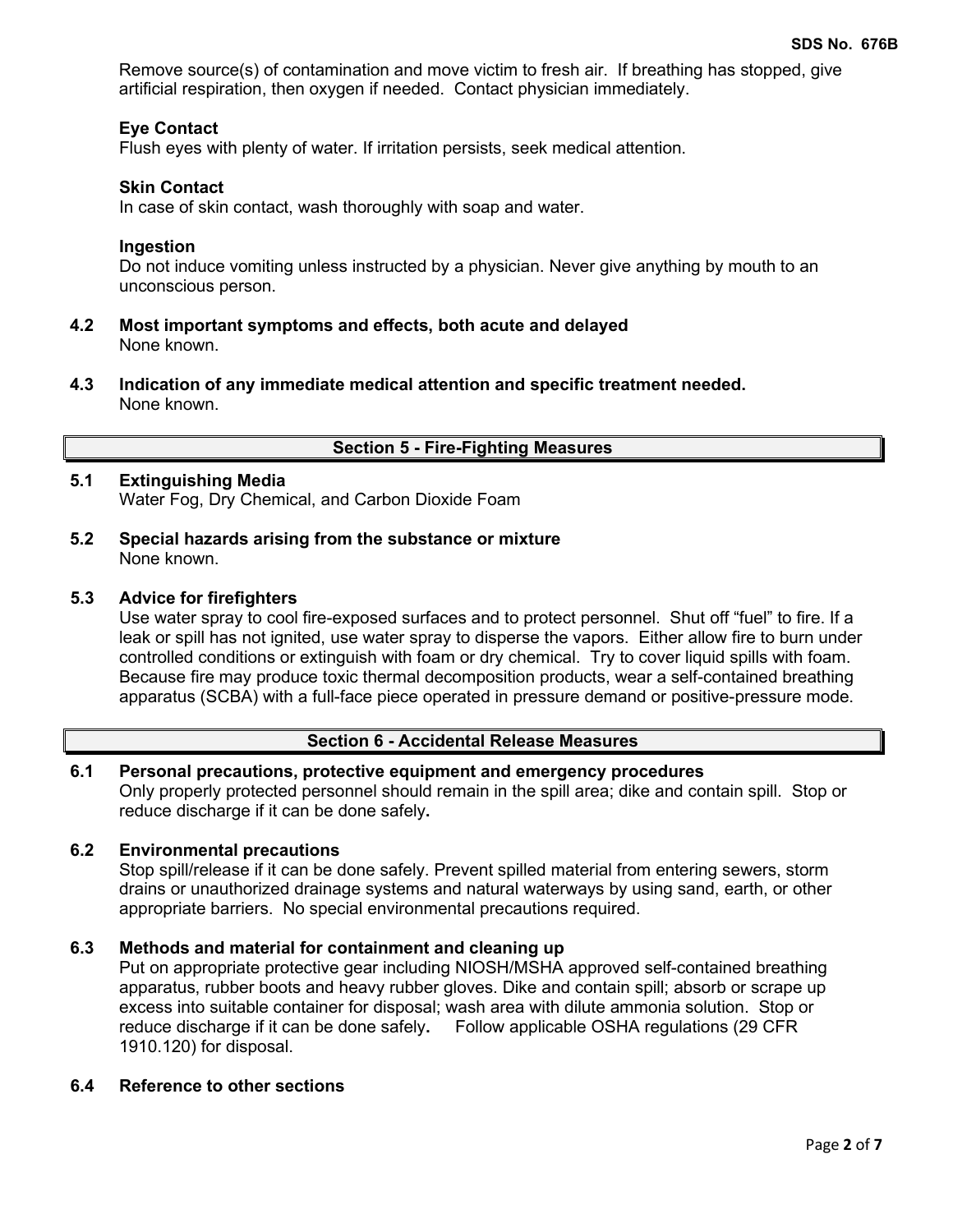See Section 3 for list of Hazardous Ingredients; Sections 8 for Exposure Controls; and Section 13 for Disposal.

# **Section 7 - Handling and Storage**

## **7.1 Precautions for safe handling**

Use good general housekeeping procedures. Wash hands after use. Do not get in eyes, on skin or on clothing. Do not breathe vapors or mists. Use good personal hygiene practices.

#### **7.2 Conditions for safe storage, including any incompatibilities**

Keep container(s) tightly closed and properly labeled. Store in cool, dry, well ventilated place away from heat, direct sunlight, strong oxidizers and any incompatibles. Store in approved containers and protect against physical damage. Keep containers securely sealed when not in use. Indoor storage should meet local standards and appropriate fire codes. Containers that have been opened must be carefully resealed to prevent leakage. Empty containers retain residue and may be dangerous. Avoid water contamination.

#### **7.3 Specific end use(s)**

These precautions are for room temperature handling. Other uses including elevated temperatures or aerosol/spray applications may require added precautions.

#### **Section 8 - Exposure Controls / Personal Protection**

# **8.1 Control parameters**

None defined

# **8.2 Exposure controls**

#### **Respiratory Protection**

Respiratory protection is not normally required when using this product with adequate local exhaust ventilation. Where risk assessment shows air-purifying respirators are appropriate, follow OSHA respirator regulations 29 CFR 1910.134 and European Standards EN 141, 143 and 371; wear an MSHA/NIOSH or European Standards EN 141, 143 and 371 approved respirators equipped with appropriate filter cartridges as a backup to engineering controls.

#### **Hand Protection**

Wear any liquid-tight gloves such as butyl rubber, neoprene or PVC.

#### **Eye Protection**

Safety glasses with side shields per OSHA eye- and face-protection regulations 29 CFR 1910.133 and European Standard EN166. Contact lenses are not eye protective devices. Appropriate eye protection must be worn instead of, or in conjunction with contact lenses.

#### **Other Protective Clothing/Equipment**

Additional protective clothing or equipment is not normally required. Provide eye bath and safety shower.

#### **Comments**

Never eat, drink, or smoke in work areas. Practice good personal hygiene after using this material, especially before eating, drinking, smoking, using the toilet, or applying cosmetics. Wash thoroughly after handling.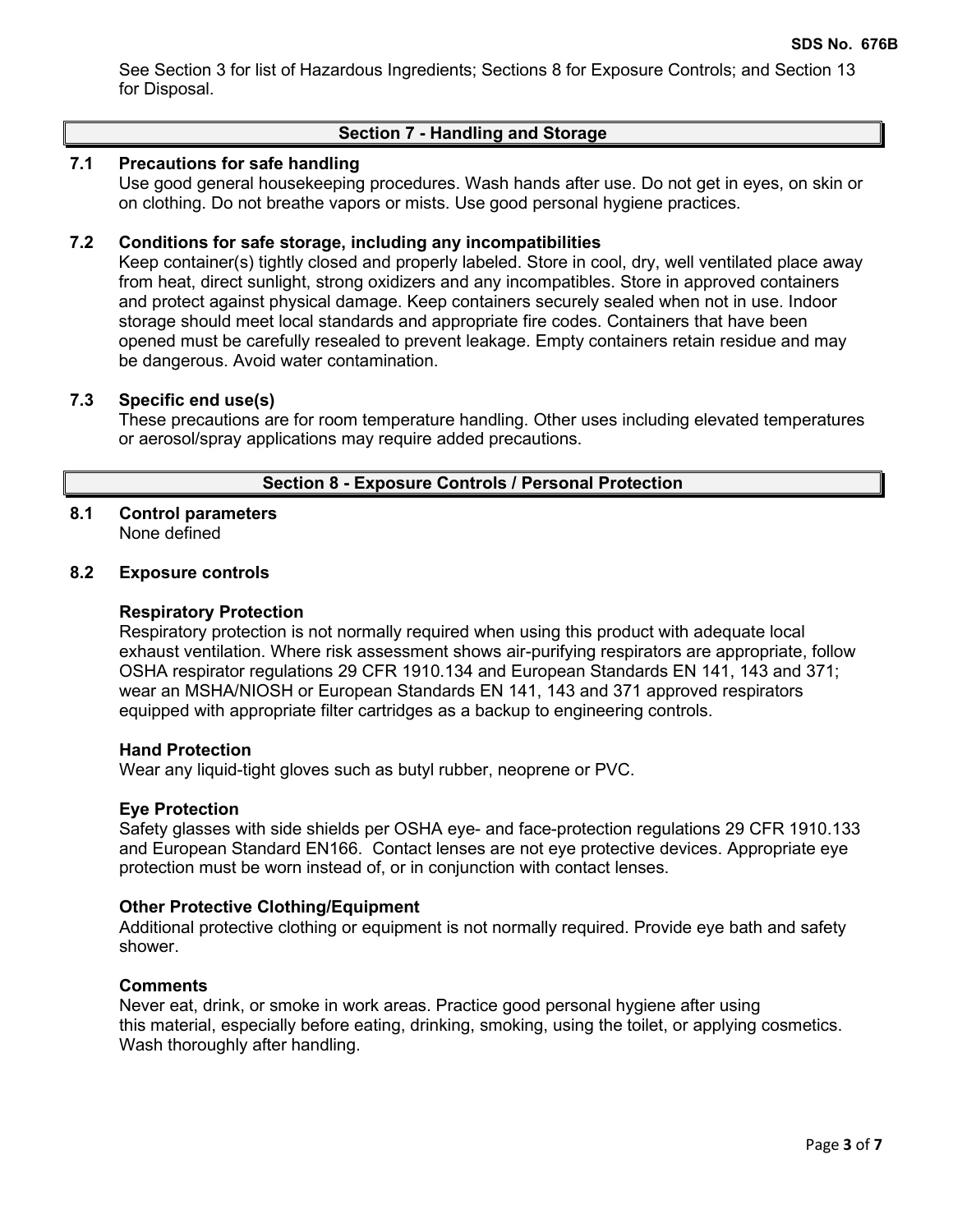#### **Section 9 - Physical and Chemical Properties**

#### **9.1 Information on basic physical and chemical properties:**

| Appearance:                       | Translucent viscous liquid | Vapor pressure:                   | No data     |
|-----------------------------------|----------------------------|-----------------------------------|-------------|
| Odor:                             | Mild to sweet odor         | Vapor density (Air=1):            | >1          |
| pH:                               | No data                    | <b>Evaporation rate:</b>          | No data     |
| <b>Flash Point:</b>               | $>300$ °F                  | <b>Solubility in water:</b>       | Insoluble   |
|                                   |                            | <b>Specific Gravity</b>           |             |
| Melting / freezing point:         | No data                    | $(H2O=1, at 4 °C)$ :              | 1.07        |
| Low / high boiling point:         | No data                    | <b>Relative density:</b>          | No data     |
| <b>Upper flammability limits:</b> | No data                    | <b>Decomposition temperature:</b> | No data     |
| <b>Lower flammability limits:</b> | No data                    | <b>Viscosity:</b>                 | 20K-30K cPs |

#### **Section 10 - Stability and Reactivity**

#### **10.1 Reactivity**

No hazardous reactions if stored and handled as prescribed/indicated., No corrosive effect on metal. Not fire propagating.

#### **10.2 Chemical stability**

These products are stable at room temperature in closed containers under normal storage and handling conditions.

# **10.3 Possibility of hazardous reactions**

Hazardous polymerization cannot occur

- **10.4 Conditions to avoid** None known
- **10.5 Incompatible materials** Strong bases and acids

#### **10.6 Hazardous decomposition products**

Thermal oxidative decomposition can produce carbon oxides, gasses/vapors, and traces of incompletely burned carbon compounds.

#### **Section 11- Toxicological Information**

# **11.1 Information on toxicological effects**

#### **Acute Toxicity** No data available

**Skin Corrosion/Irritation** No data available

#### **Serious Eye Damage/Irritation** No data available

#### **Respiratory/Skin Sensitization** No data available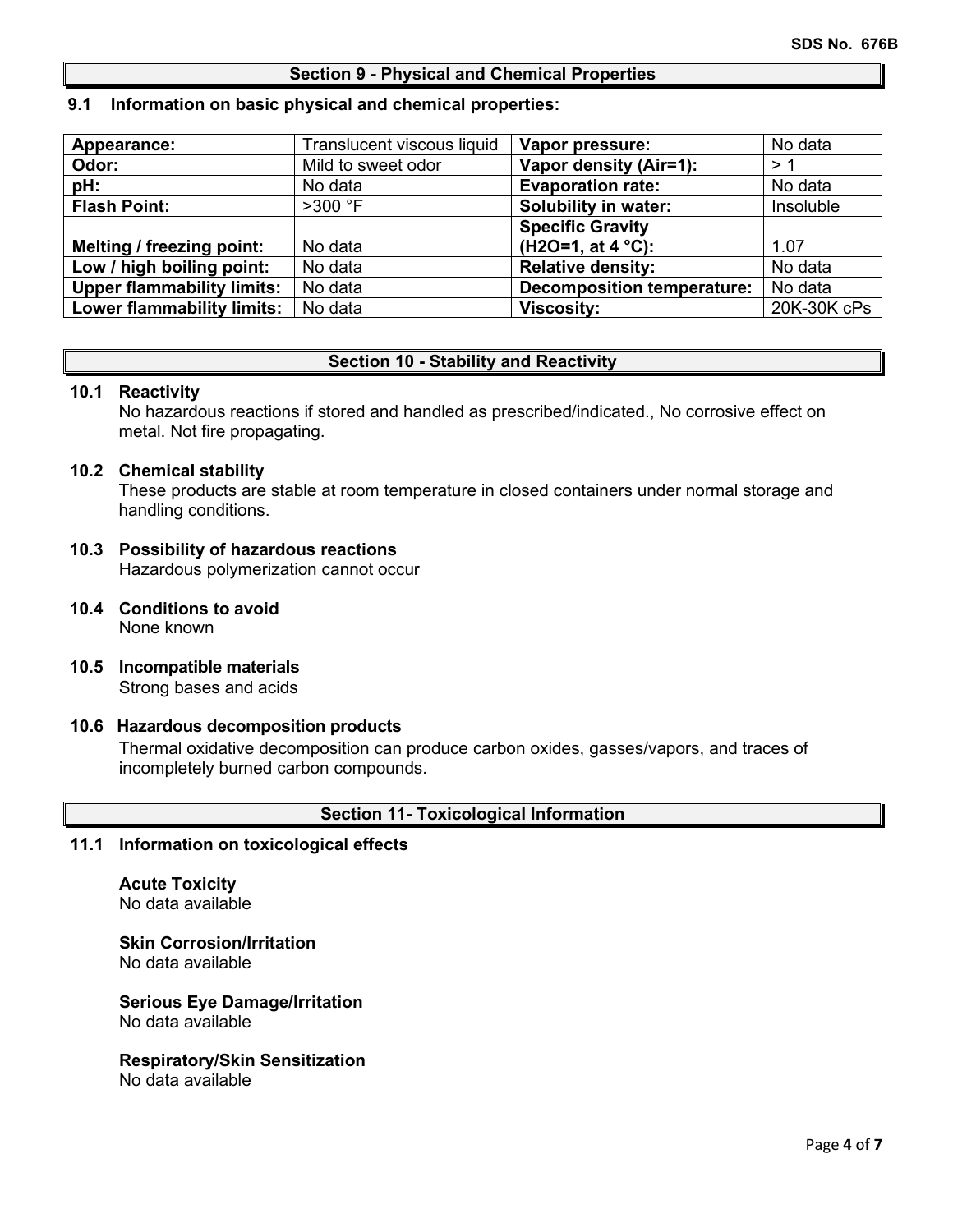# **Germ Cell Mutagenicity**

No data available

## **Carcinogenicity**

No component of these products present at levels greater than or equal to 0.1% is identified as a carcinogen or potential carcinogen by IARC, ACGIH or NTP.

# **Reproductive Toxicity**

No data available

**Specific Target Organ Toxicity – Single Exposure** No data available

**Specific Target Organ Toxicity – Repeated Exposure** No data available

#### **Aspiration Hazard**

No data available

# **Potential Health Effects – Miscellaneous**

No data available

## **Section 12 - Ecological Information**

- **12.1 Toxicity** No data available
- **12.2 Persistence and Degradability** No data available
- **12.3 Bioaccumulative Potential** No data available
- **12.4 Mobility in Soil** No data available
- **12.5 Results of PBT and vPvB assessment** No data available

## **12.6 Other Adverse Effects**

No data available

## **Section 13 - Disposal Considerations**

# **13.1 Waste treatment methods**

Under Resource Conservation and Recovery Act (RCRA) it is the responsibility of the user of the product to determine at the time of disposal whether the product meets RCRA criteria for hazardous waste as defined in 40 CFR Part 261. Waste management should be in full compliance with federal, state and local laws. Regulations may vary in various locations. Waste characterizations and compliance with applicable laws are the responsibility solely of the waste generator.

#### **Container disposal**

Steel drums must be emptied and can be sent to a licensed drum reconditioner for reuse, a scrap metal dealer or an approved landfill. Do not attempt to refill or clean containers since residue is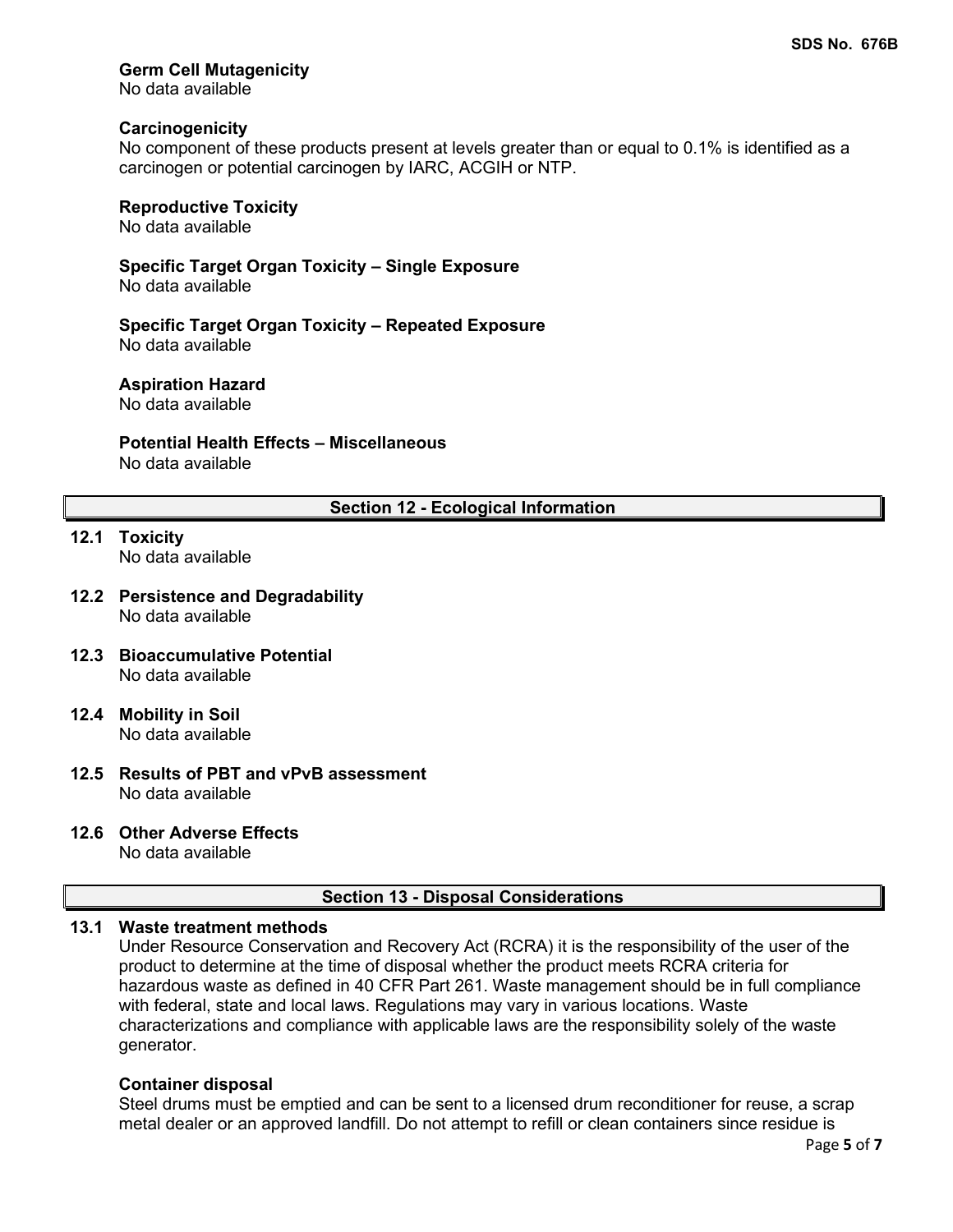difficult to remove. Under no circumstances should empty drums be burned or cut open with gas or electric torch as toxic decomposition products may be liberated. Do not reuse empty containers.

## **Section 14 - Transport Information**

## **Not regulated by DOT / IMDG / IATA**

#### **Section 15 - Regulatory Information**

**15.1 Safety health and environmental regulations/legislation specific for the substance or mixture:**

## **REACH: Regulation (EC) No 1907/2006 of The European Parliament and of The Council of December 2006 (including amendments and corrigenda as of June 2020)**

This product complies with REACH or is not subject to regulation under REACH. The product does not contain an ingredient listed on either the Candidate List or Authorization List for Substances of Very High Concern (SVHC).

# **In the United States (EPA Regulations)**

# **TSCA Inventory Status (40 CFR710)**

All components of this formulation are listed in the TSCA Inventory. No component of this formulation has been determined to be subject to manufacturing or use restrictions under the Significant New Use Rules (SNURs).

## **CERCLA Hazardous Substance List (40 CFR 302.4)**

None known.

## **SARA 302 Components**

No chemicals in this material are subject to the reporting requirements of SARA Title III, Section 302.

#### **Superfund Amendments and Reauthorization Act of 1986 Title lll (Emergency Planning and community Right-to-Know Act of 1986) Sections 311 and 312** None

## **Superfund Amendments and Reauthorization Act of 1986 Title lll (Emergency Planning and Community Right-to-Know Act of 1986) Section 313**

This material does not contain any chemical components with known CAS numbers that exceed the threshold (De Minimis) reporting levels established by SARA Title III, Section 313.

# **KEEP OUT OF REACH OF CHILDREN**



**WARNING:** Known to the State of CA to cause cancer, birth defects or other reproductive harm. For more information go to [www.P65Warnings.ca.gov](http://www.p65warnings.ca.gov/)

## **15.2 Chemical safety assessment**

No chemical safety assessment has been carried out for this substance/mixture by the supplier.